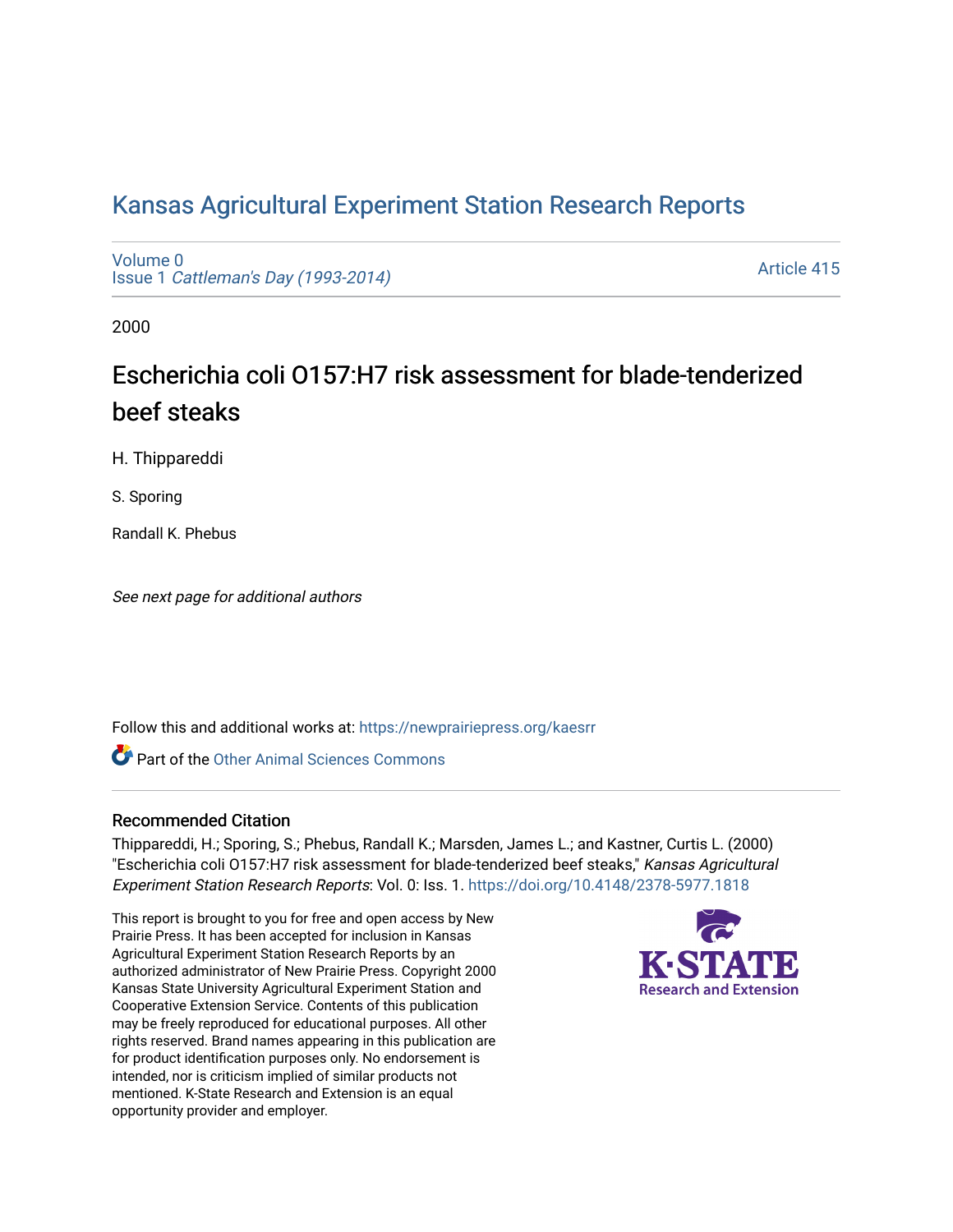## Escherichia coli O157:H7 risk assessment for blade-tenderized beef steaks

## **Abstract**

The potential translocation of E. coli O157:H7 from the surface to the interior of whole muscle by blade tenderization was evaluated. Beef top sirloin subprimals were inoculated with 106 or 103 cfu/cm2 and passed once through a Ross blade tenderization unit. Core samples showed a translocation of 3 to 4% of surface inoculum to the geometric center of the subprimal. A second study evaluated thermal destruction of E. coli O157:H7 in blade tenderized (BT) steaks compared to nontenderized (NT) steaks of three thicknesses when ovenbroiled. Subprimal surfaces were inoculated to a level of 107 cfu/cm2 and blade tenderized. Steaks cut from these subprimals were ovenbroiled to internal temperatures from 120 to 170°F, then analyzed for surviving E. coli O157:H7. At internal steak temperatures of 140°F and higher, all E. coli O157:H7 were killed in both BT and NT steaks of all thicknesses. At 130°F, about 5 log reductions were noted for both BT and NT. With oven broiling to even moderate internal temperatures, BT steaks pose no greater risk of E. coli O157:H7 infection than NT steaks.

## Keywords

Cattlemen's Day, 2000; Kansas Agricultural Experiment Station contribution; no. 00-287-S; Report of progress (Kansas State University. Agricultural Experiment Station and Cooperative Extension Service); 850; Beef; Blade tenderization; Beef steaks; Risk assessment; E. coli O157:H7

## Creative Commons License



This work is licensed under a [Creative Commons Attribution 4.0 License](https://creativecommons.org/licenses/by/4.0/).

## Authors

H. Thippareddi, S. Sporing, Randall K. Phebus, James L. Marsden, and Curtis L. Kastner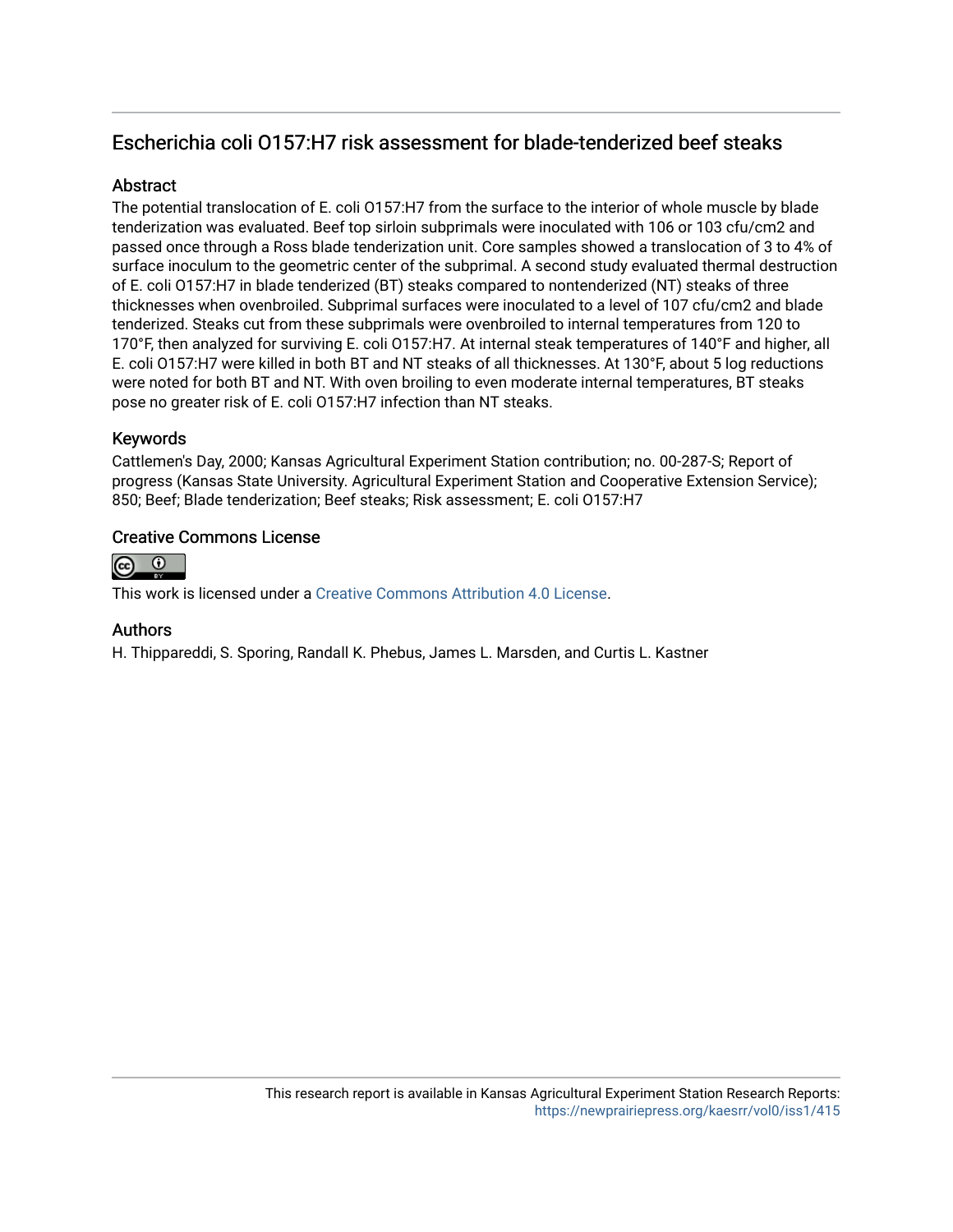#### *ESCHERICHIA COLI* **O157:H7 RISK ASSESSMENT FOR BLADE-TENDERIZED BEEF STEAKS**

*R. K. Phebus, H. Thippareddi, S. Sporing, J. L. Marsden, and C. L. Kastner*

#### **Summary**

The potential translocation of *E. coli* O157:H7 from the surface to the interior of whole muscle by blade tenderization was evaluated. Beef top sirloin subprimals were inoculated with  $10^6$  or  $10^3$  cfu/cm<sup>2</sup> and passed once through a Ross blade tenderization unit. Core samples showed a translocation of 3 to 4% of surface inoculum to the geometric center of the subprimal. A second study evaluated thermal destructionof*E. coli* O157:H7 inblade tenderized (BT) steaks compared to nontenderized (NT) steaks of three thicknesses when ovenbroiled. Subprimal surfaces were inoculated to a level of  $10^7$  cfu/cm<sup>2</sup> and blade tenderized. Steaks cut from these subprimals were ovenbroiled to internal temperatures from 120 to 170°F, then analyzed for surviving *E. coli* O157:H7. At internal steak temperatures of 140°F and higher, all *E. coli* O157:H7 were killed in both BT and NT steaks of all thicknesses. At 130°F, about 5 log reductions were noted for both BT and NT. With oven broiling to even moderate internal temperatures, BT steaks pose no greater risk of*E. coli* O157:H7 infection than NT steaks.

(KeyWords:Blade Tenderization, BeefSteaks, Risk Assessment, *E. coli* O157:H7.)

#### **Introduction**

Blade tenderization of subprimals offers a cost-effective way to achieve uniform and acceptable tenderness in beef cuts. However, microbiological quality and associated health risks have not been researched thoroughly. Ground beef generally is cooked medium to well-done, because restaurants and consumers now realize that *E. coli* O157:H7 and other pathogens may be present in the product.

However, consumers generally perceive that intact muscle steaks, even when blade tenderized, require cooking to lesser doneness. Mechanically tenderized steaks could harbor pathogenic bacteria internally, therebyincreasingrisk offoodborne infectionifnot thoroughly cooked. Our objectives were to determine the extent to whichblade tenderization translocates microbial contamination from the surface to the interior of subprimals and to determine cooking parameters required to eliminate *E. coli* O157:H7 from the interior of blade tenderized steaks.

#### **Experimental Procedures**

### **Penetration of** *E. coli* **O157:H7 during Blade Tenderization**

A rifampicin-resistant strain of *E. coli* O157:H7 (USDA-FSIS 011-82) was grown and diluted to provide inocula levels of  $10<sup>3</sup>$  and 10<sup>6</sup> cfu/ml. Vacuum-packaged top butt subprimals (caps removed) were removed from packaging, and the inoculum was misted onto their surfacesinan airtight chamber. The inoculated subprimals were stored at 39°F for 30 min to allow attachment. Theneach subprimal was passed once through a blade tenderizer (Ross TC700M, Midland, VA), which produced 32 blade penetrations per sq in. The unit was disassembled, cleaned and sanitized after passage of each subprimal. Tenderized suprimals were stored in a freezer at  $0^{\circ}$ F for 3 hours to crust the surface and facilitate accurate removal of core samples.

Tenderized subprimals were transferred aseptically to clean butcher's paper with the inoculated side down. Four cores were excised from each subprimal using sterile coring devices (4 in. long, 2 in. diameter),